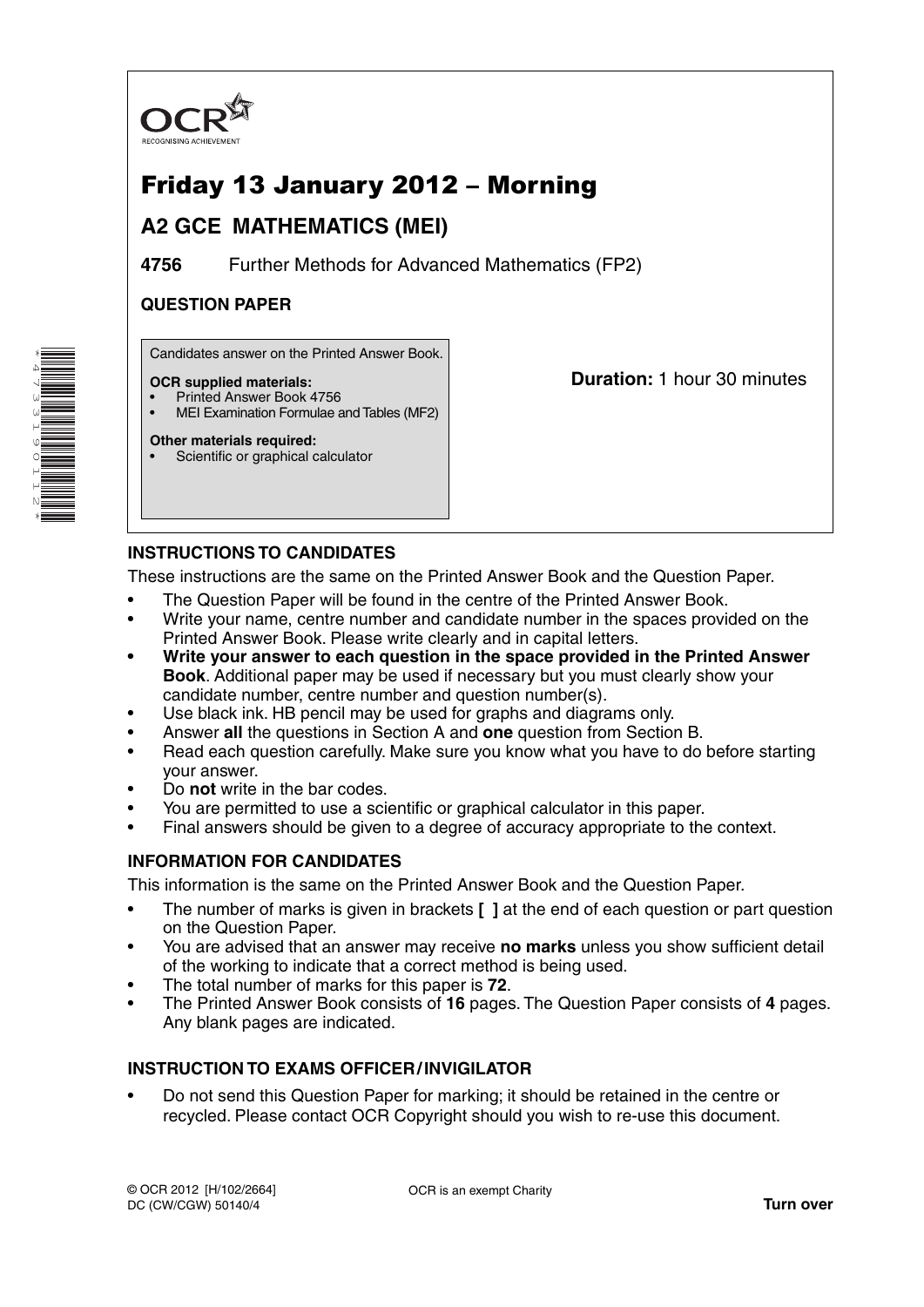#### **Section A** (54 marks)

#### **Answer all the questions**

- **1** (a) A curve has polar equation  $r = 1 + \cos \theta$  for  $0 \le \theta \le 2\pi$ .
	- **(i)** Sketch the curve. **[2]**
	- **(ii)** Find the area of the region enclosed by the curve, giving your answer in exact form. **[6]**
	- **(b)** Assuming that  $x^4$  and higher powers may be neglected, write down the Maclaurin series approximations for sin *x* and cos *x* (where *x* is in radians).

Hence or otherwise obtain an approximation for tan *x* in the form  $ax + bx^3$ . [6]

(c) Find 
$$
\int_0^1 \frac{1}{\sqrt{1 - \frac{1}{4}x^2}} dx
$$
, giving your answer in exact form. [4]

**2 (a)** The infinite series *C* and *S* are defined as follows.

$$
C = 1 + a\cos\theta + a^2\cos 2\theta + \dots,
$$
  

$$
S = a\sin\theta + a^2\sin 2\theta + a^3\sin 3\theta + \dots,
$$

where *a* is a real number and  $|a| < 1$ .

By considering 
$$
C + j S
$$
, show that  $C = \frac{1 - a \cos \theta}{1 + a^2 - 2a \cos \theta}$  and find a corresponding expression for S.

**(b)** Express the complex number  $z = -1 + i\sqrt{3}$  in the form  $r e^{j\theta}$ .

Find the 4th roots of *z* in the form  $r e^{j\theta}$ .

Show *z* and its 4th roots in an Argand diagram.

Find the product of the 4th roots and mark this as a point on your Argand diagram. **[10]**

**3 (i)** Show that the characteristic equation of the matrix

$$
\mathbf{M} = \begin{pmatrix} 3 & -1 & 2 \\ -4 & 3 & 2 \\ 2 & 1 & -1 \end{pmatrix}
$$
  
is  $\lambda^3 - 5 \lambda^2 - 7 \lambda + 35 = 0$ . [4]

- **(ii)** Show that  $\lambda = 5$  is an eigenvalue of **M**, and find its other eigenvalues.  $\begin{bmatrix} 4 \end{bmatrix}$
- **(iii)** Find an eigenvector, **v**, of unit length corresponding to  $\lambda = 5$ .
	- State the magnitudes and directions of the vectors  $M^2v$  and  $M^{-1}v$ . **[6]**
- **(iv)** Use the Cayley-Hamilton theorem to find the constants *a*, *b*, *c* such that

$$
\mathbf{M}^4 = a\mathbf{M}^2 + b\mathbf{M} + c\mathbf{I}.\tag{4}
$$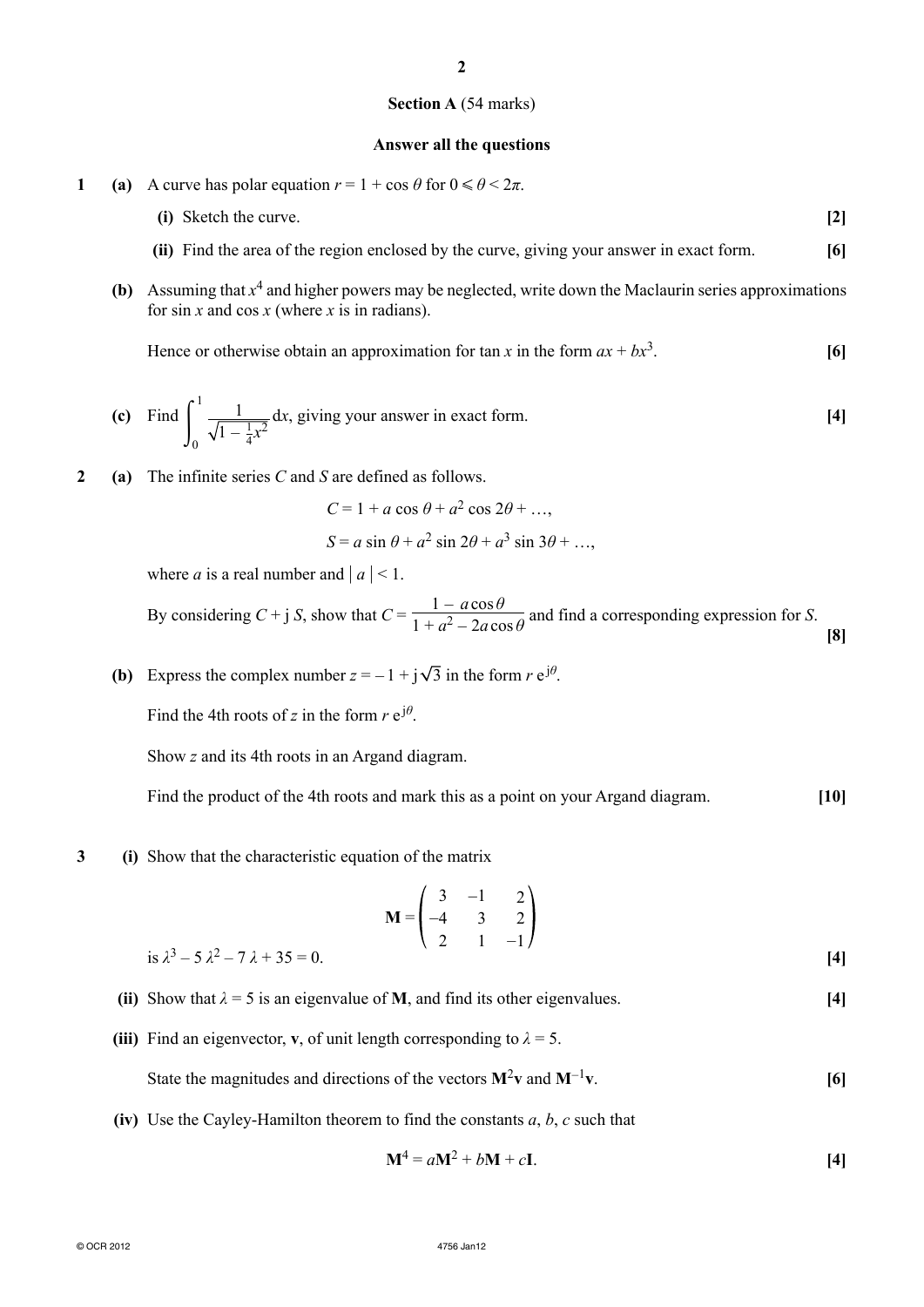#### **Section B** (18 marks)

**3**

#### **Answer one question**

#### *Option 1: Hyperbolic functions*

**4 (i)** Define tanh *t* in terms of exponential functions. Sketch the graph of tanh *t*. **[3]**

**(ii)** Show that artanh  $x =$ 1  $\frac{1}{2}$ ln  $\left(\frac{1+x}{1-x}\right)$ . State the set of values of *x* for which this equation is valid. **[5]** 

(iii) Differentiate the equation  $\tanh y = x$  with respect to *x* and hence show that the derivative of artanh *x*  $\int$  is  $\frac{1}{1-x^2}$ .

Show that this result may also be obtained by differentiating the equation in part **(ii)**. **[5]**

**(iv)** By considering artanh *x* as  $1 \times \text{artanh } x$  and using integration by parts, show that

$$
\int_0^{\frac{1}{2}} \operatorname{artanh} x \, dx = \frac{1}{4} \ln \frac{27}{16}.
$$
 [5]

#### *Option 2: Investigation of curves*

#### **This question requires the use of a graphical calculator.**

**5** The points A(−1, 0), B(1, 0) and P(*x*, *y*) are such that the product of the distances PA and PB is 1. You are given that the cartesian equation of the locus of P is

$$
((x + 1)^2 + y^2)((x - 1)^2 + y^2) = 1.
$$

 **(i)** Show that this equation may be written in polar form as

$$
r^4 + 2r^2 = 4r^2 \cos^2 \theta.
$$

Show that the polar equation simplifies to

$$
r^2 = 2\cos 2\theta.\tag{4}
$$

- **(ii)** Give a sketch of the curve, stating the values of  $\theta$  for which the curve is defined. [4]
- **(iii)** The equation in part **(i)** is now to be generalised to

$$
r^2 = 2\cos 2\theta + k,
$$

where *k* is a constant.

- (*A*) Give sketches of the curve in the cases  $k = 1$ ,  $k = 2$ . Describe how these two curves differ at the pole.
- (*B*) Give a sketch of the curve in the case  $k = 4$ . What happens to the shape of the curve as *k* tends to infinity? **[7]**
- **(iv)** Sketch the curve for the case  $k = -1$ .

What happens to the curve as  $k \rightarrow -2$ ? **[3]**